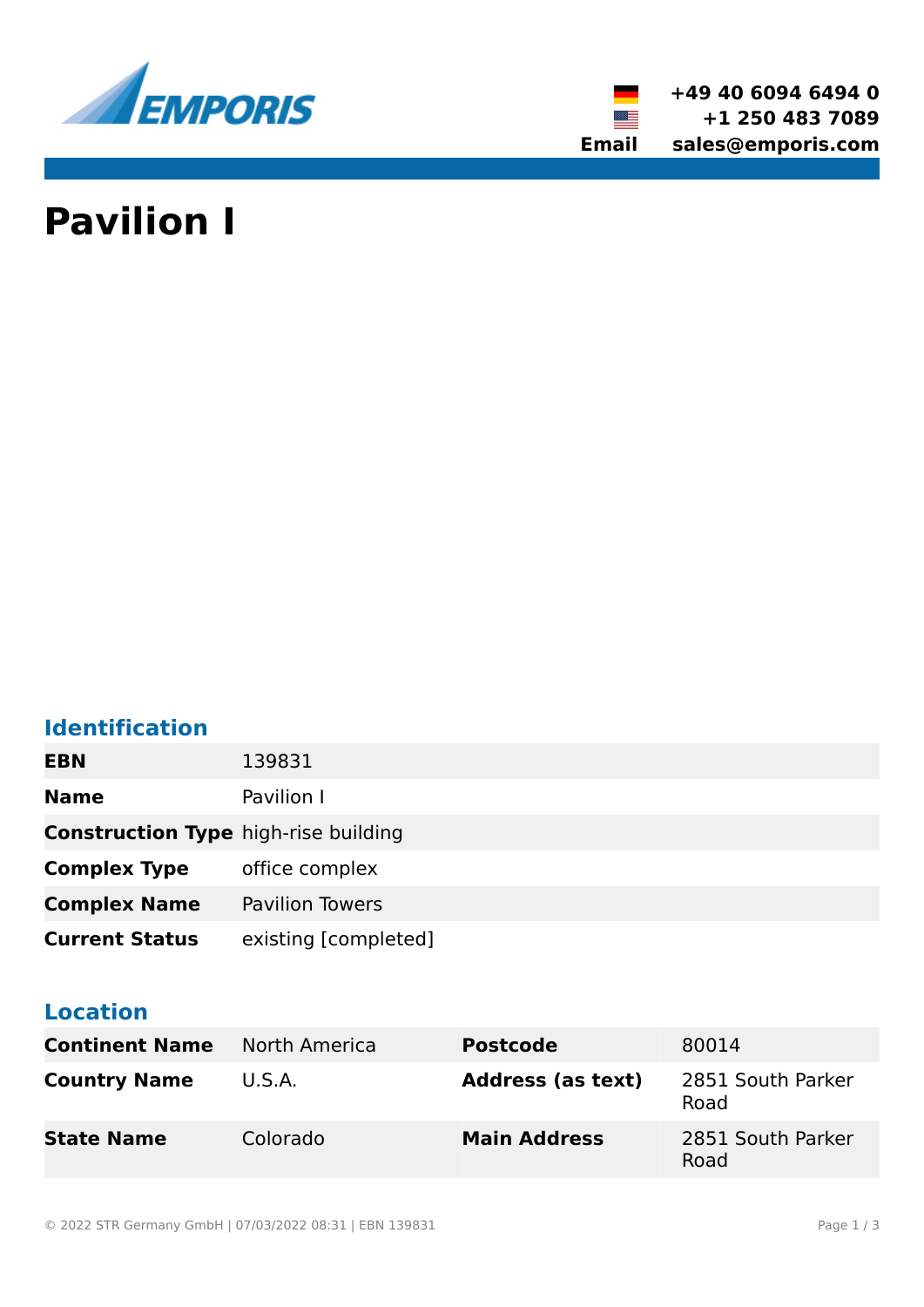| <i><b>APORIS</b></i>              |                                                    |  |                                     | <b>Pavilion I</b> |      |
|-----------------------------------|----------------------------------------------------|--|-------------------------------------|-------------------|------|
| Metro Area Name Denver-Aurora-    | <b>Boulder Combined</b><br><b>Statistical Area</b> |  | <b>Latitude</b>                     | 39.664426         |      |
| <b>City Name</b>                  | Aurora                                             |  | Longitude                           | $-104.86124$      |      |
|                                   |                                                    |  |                                     |                   |      |
| <b>Description</b>                |                                                    |  |                                     |                   |      |
| <b>Facade System</b>              | curtain wall                                       |  | <b>Architectural style</b>          | modernism         |      |
| <b>Facade Material</b>            | glass                                              |  | <b>Main Usage</b>                   | commercial office |      |
| <b>Spatial dimensions</b>         |                                                    |  |                                     |                   |      |
| <b>Height (estimated)</b>         |                                                    |  | 157.8 ft <b>Floors (overground)</b> |                   | 13   |
|                                   |                                                    |  |                                     |                   |      |
| <b>Years and costs</b>            |                                                    |  |                                     |                   |      |
| <b>Year (construction</b><br>end) |                                                    |  |                                     |                   | 1981 |

#### **Need additional information? Contact us now!**

Phone **+49 40 6094 6494 0<br>
Phone <b>+1 250 483 7089** Phone **+1 250 483 7089** Email **<sales@emporis.com>**

Hamburg 09:00 am - 07:00 pm<br>New York 03:00 am - 01:00 pm New York 03:00 am - 01:00 pm<br>Tokyo 04:00 pm - 02:00 am 04:00 pm - 02:00 am